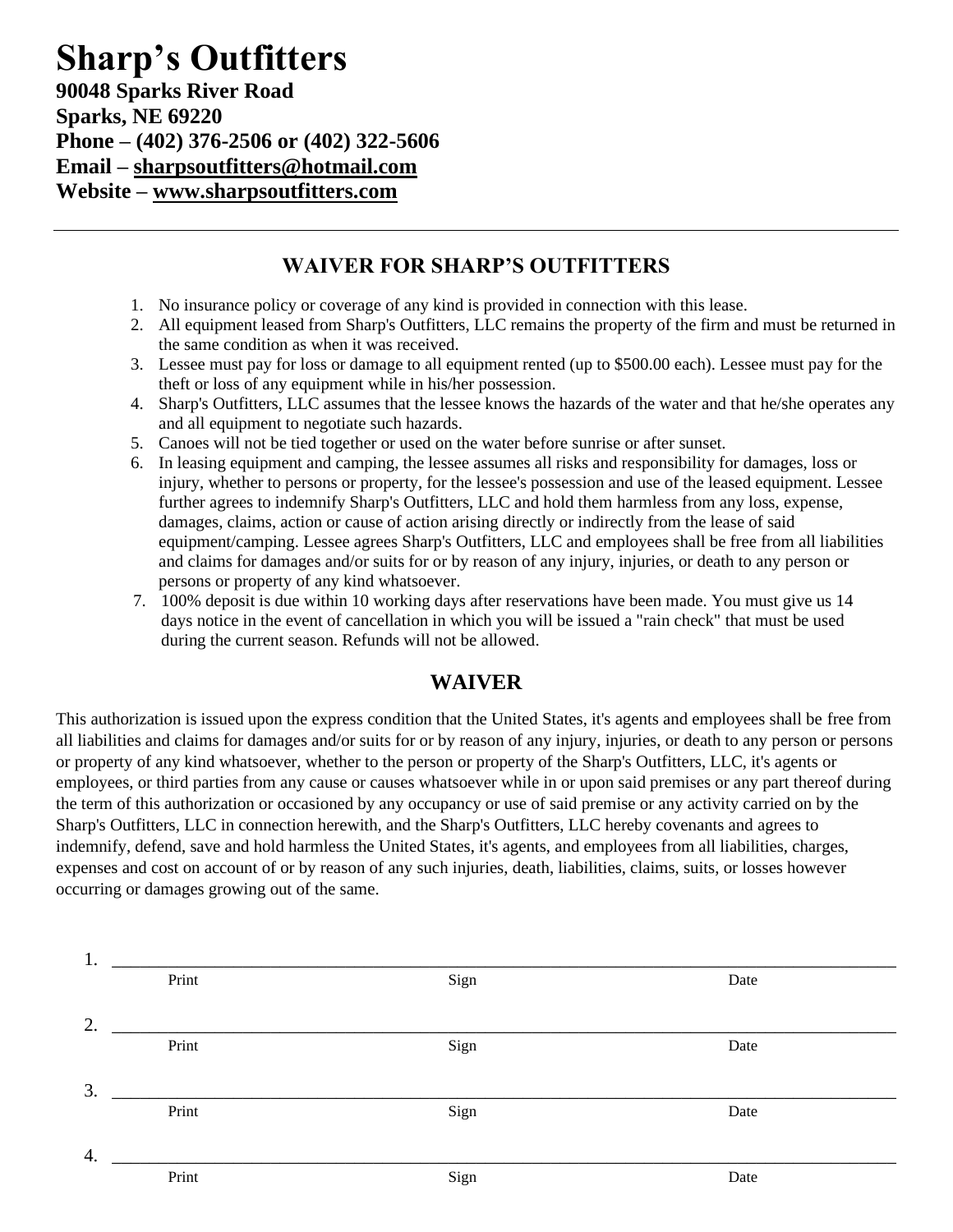| 5.<br>$\frac{1}{2}$ |                                  |      |      |
|---------------------|----------------------------------|------|------|
|                     | Print                            | Sign | Date |
| 6.                  |                                  |      |      |
|                     | Print                            | Sign | Date |
|                     |                                  |      |      |
|                     | Print                            | Sign | Date |
| 8.                  | Print                            |      |      |
|                     |                                  | Sign | Date |
| $9. \_$             |                                  |      |      |
|                     | Print                            | Sign | Date |
|                     | $\frac{10.}{\text{Print}}$       |      |      |
|                     |                                  | Sign | Date |
|                     | Print                            |      | Date |
|                     |                                  | Sign |      |
|                     | Print                            |      |      |
|                     |                                  | Sign | Date |
|                     |                                  |      |      |
|                     | Print                            | Sign | Date |
|                     |                                  |      |      |
|                     | Print                            | Sign | Date |
|                     | $15.$ $\overline{\phantom{151}}$ |      |      |
|                     | Print                            | Sign | Date |
|                     | 16.                              |      |      |
|                     | Print                            | Sign | Date |
|                     | 17.                              |      |      |
|                     | Print                            | Sign | Date |
|                     | 18.                              |      |      |
|                     | Print                            | Sign | Date |
|                     |                                  |      |      |
|                     | Print                            | Sign | Date |
| 20.                 |                                  |      |      |
|                     | Print                            | Sign | Date |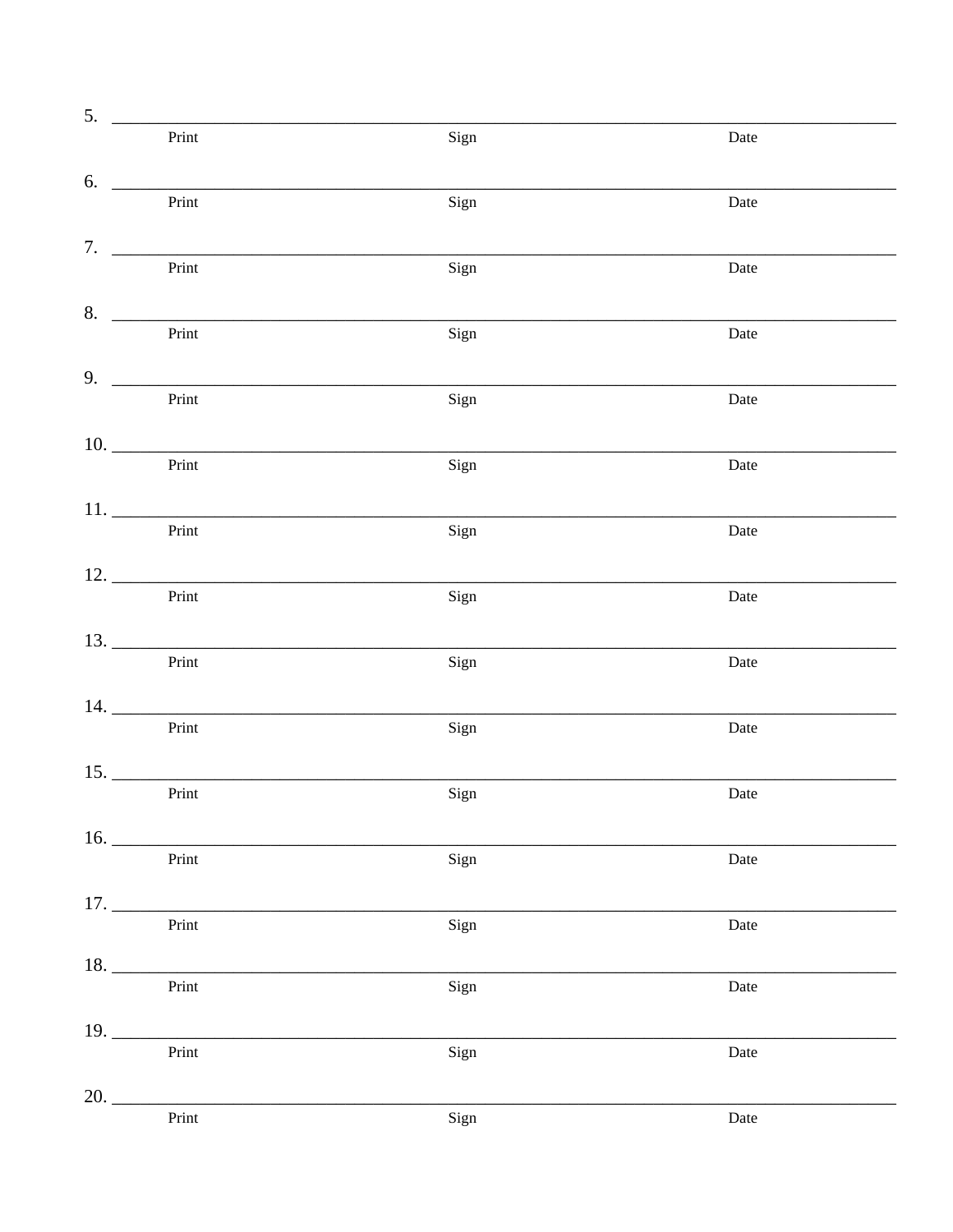## **Sharp's Outfitters 90048 Sparks River Road Sparks, NE 69220 Phone – (402) 376-2506 or (402) 322-5606 Email – [sharpsoutfitters@hotmail.com](mailto:sharpsoutfitters@hotmail.com) Website – [www.sharpsoutfitters.com](http://www.sharpsoutfitters.com/)**

# **10 Essentials for a Hassle-Free Float Niobrara National Scenic River**

- ☐ Every individual must have a PFD (personal floatation device) accessible and all children under 13 must wear one.
- ☐ You are responsible for knowing your takeout location. Ask questions of your outfitter before you launch if unsure of the exact pickup location and time. Loading Areas with mile markers are signed along the river.
- $\Box$  A maximum of 10 individual tubes or three giant tubes may be fastened together at any time. No more than 5 canoes/kayaks may be attached together while underway on the river.
- $\Box$  River users are encouraged not to take glass bottles in the river. Visitors have been injured by stepping on broken glass.
- $\Box$  Understand that cell service is limited or nonexistent in many places on the river. Phones are available at campgrounds and outfitters along the river.
- ☐ Plan ahead and be prepared. Safeguard valuables in a waterproof container, carry extra food and water, wear sunscreen, have an updated weather forecast, and understand river hazards.
- $\Box$  Carry your ID with you at all times. Underage drinking will not be tolerated and having your ID with you will save time dealing with river rangers if you look under 21.
- ☐ Alcohol is not permitted on Fort Niobrara National Wildlife Refuge (from the Cornell Bridge launch site to just west of Berry Bridge and may not be consumed at Brewer Bridge Landing).
- ☐ Most of the land along the river is private property. Stay off the banks unless you have permission to be there. Public access areas are signed.
- ☐ Pack out your garbage and recyclables. Secure your gear. Dumpsters and recycling stations are located at public access points and outfitter landings. Throwing you garbage into your National Scenic River is an automatic citation from river rangers. This includes cigarette butts.

Respect other river users who are expecting a peaceful float trip. Loud, obnoxious conduct, nudity and harassment of other groups are the best way to gain a river ranger's attention. We want you to enjoy your trip, but please be considerate of others and help us take care of this special place.

\_\_\_\_\_\_\_\_\_\_\_\_\_\_\_\_\_\_\_\_\_\_\_\_\_\_\_\_\_\_\_\_\_\_\_\_\_\_\_\_\_\_\_\_\_\_\_\_\_\_\_\_\_\_\_\_\_\_\_\_\_\_\_\_\_\_\_\_\_\_\_\_\_\_\_\_\_\_\_\_\_\_\_\_\_\_\_\_\_\_